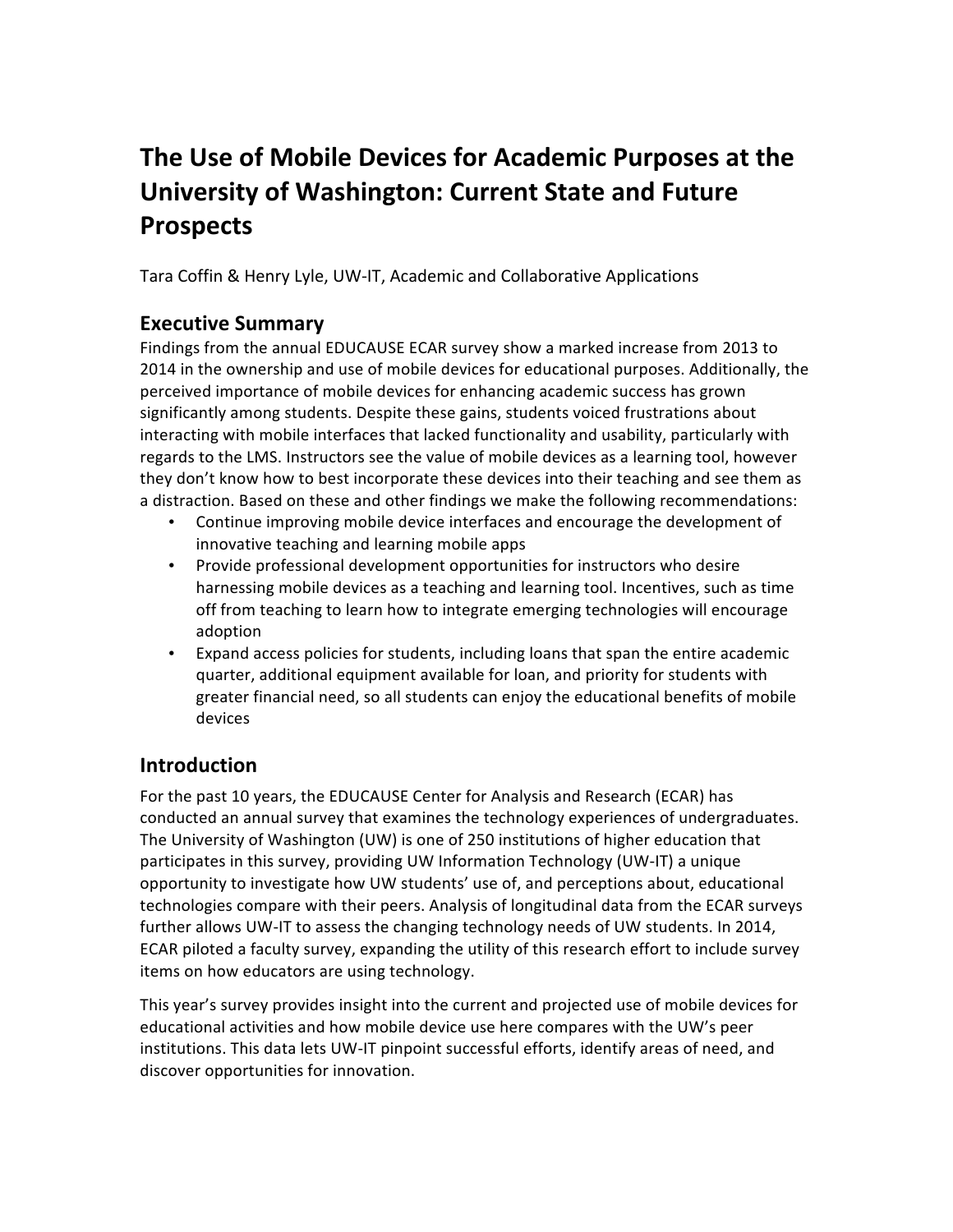# **Findings**

A number of salient and informative findings emerged on the use of handheld mobile devices for academic purposes, as well as perceptions regarding their use, painting a picture of the current mobile device climate at UW and forecasting areas of emerging need. In this section, we will detail handheld mobile device ownership patterns over time and their uses in educational contexts by both faculty and students, and compare some of these findings with those from peer universities. A total of 688 UW students and 585 UW instructors too the survey.



Figure 1. Device ownership across all institutions: This figure illustrates observed growth in mobile device ownership, as well as predicted growth in 2015, based on planned purchases, across all institutions included in the ECAR survey population. The dotted line represents predicted trends during these years, given that no data was collected on smartphone ownership during this period.

**The use of mobile devices for academic purposes has increased at the UW.** Similar to students at our peer universities, an increasing number of UW students own handheld mobile devices (tablets and smartphones) (Figure 1). In the 2013 ECAR survey, 27.8% of UW students reported that they owned a tablet, increasing considerably to 38.5% in 2014 (p<0.001). Based on planned purchases this percentage is projected to reach 46.9% by 2015. Student responses also indicated a significant increase in tablet use for academic purposes, rising from 37.4% in 2013 to 46.1% in 2014 ( $p$ <0.01). Among students who reported owning a tablet, 85.6% said that they used their tablet for academic purposes.

Similar trends were observed in the use of smartphones. In the 2013 ECAR survey, 80.1% of UW students said they owned a smartphone, and 69.3% of all UW student participants said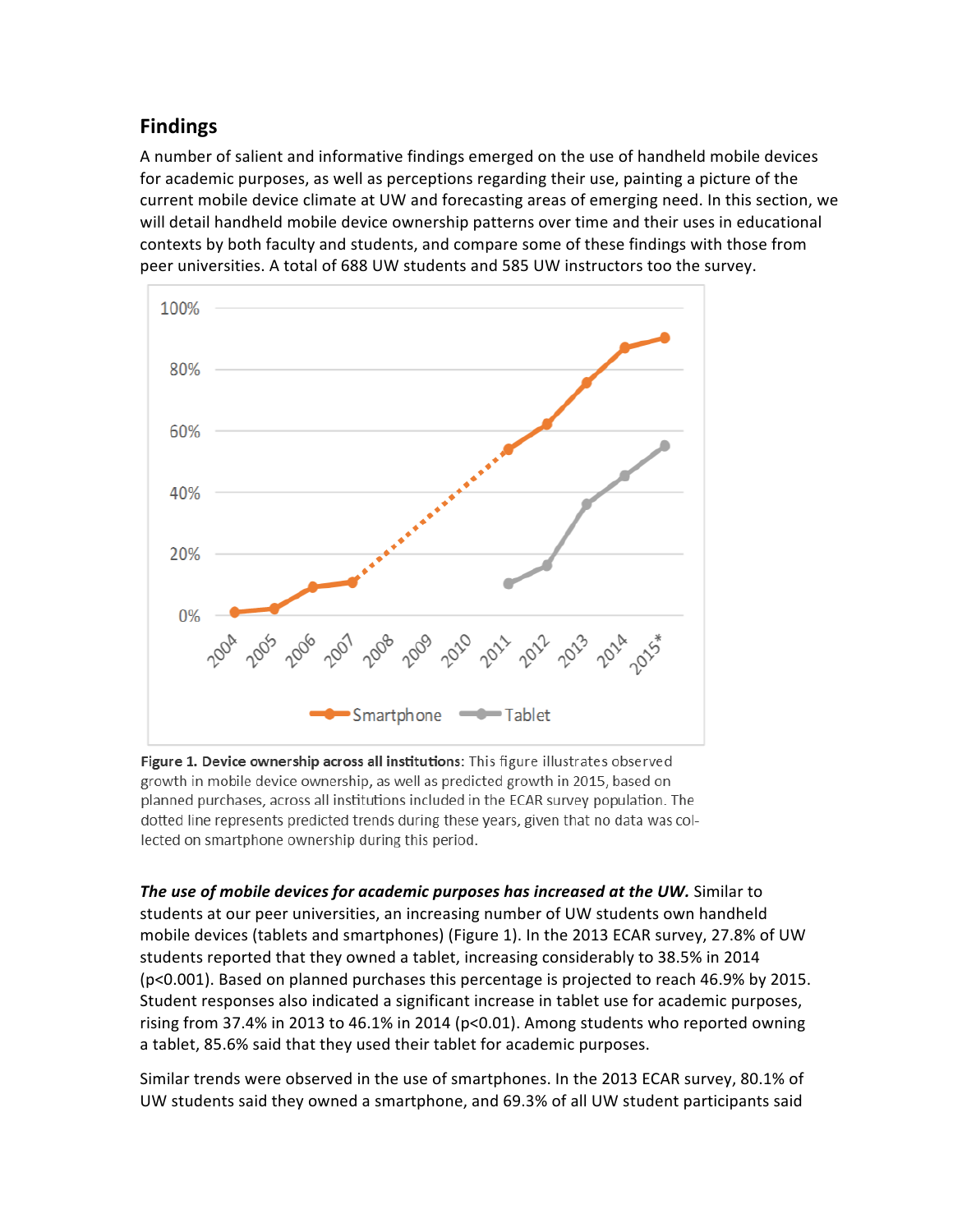they used a smartphone for academic purposes. By 2014, device ownership increased significantly to 87.9%, and 73.8% of UW survey participants reported using a smartphone for academic purposes  $(p<0.001, p=0.07,$  respectively). Looking only at those who own smartphones, nearly 80% said they used their device for academic purposes. Based on planned purchases of smartphones, ownership is predicted to increase to 91.5% by 2015.



#### Figure 2. Importance to Academic Success: From 2013 to 2014 there was an observable growth in how important students feel these devices are to their academic success.

In conjunction with use and ownership trends, findings indicate a belief among UW students that handheld devices are becoming increasingly important to their academic success (Figure 2). In 2013, 50% of students reported that tablets were important (this combines "moderately important," "very important," or "extremely important") to their academic success. This trend increased in 2014, with 64.6% of students reporting that tablet use was important to their academic success (p < 0.001). Likewise, in 2013, 62.1% of students reported that smartphones were important to academic success, with this percentage increasing to  $71.5\%$  in 2014 (p < 0.001).

*Students need to complete a wide-range of academic tasks on their handheld device.* **UW** students indicated that they use their handheld devices for a wide range of academic purposes. The ECAR survey asked students how important it was to complete certain tasks on a mobile device, on a scale of 1 to 5 (5=extremely important, 4=very important, 3=moderately important, 2=not very important, 1=not important at all).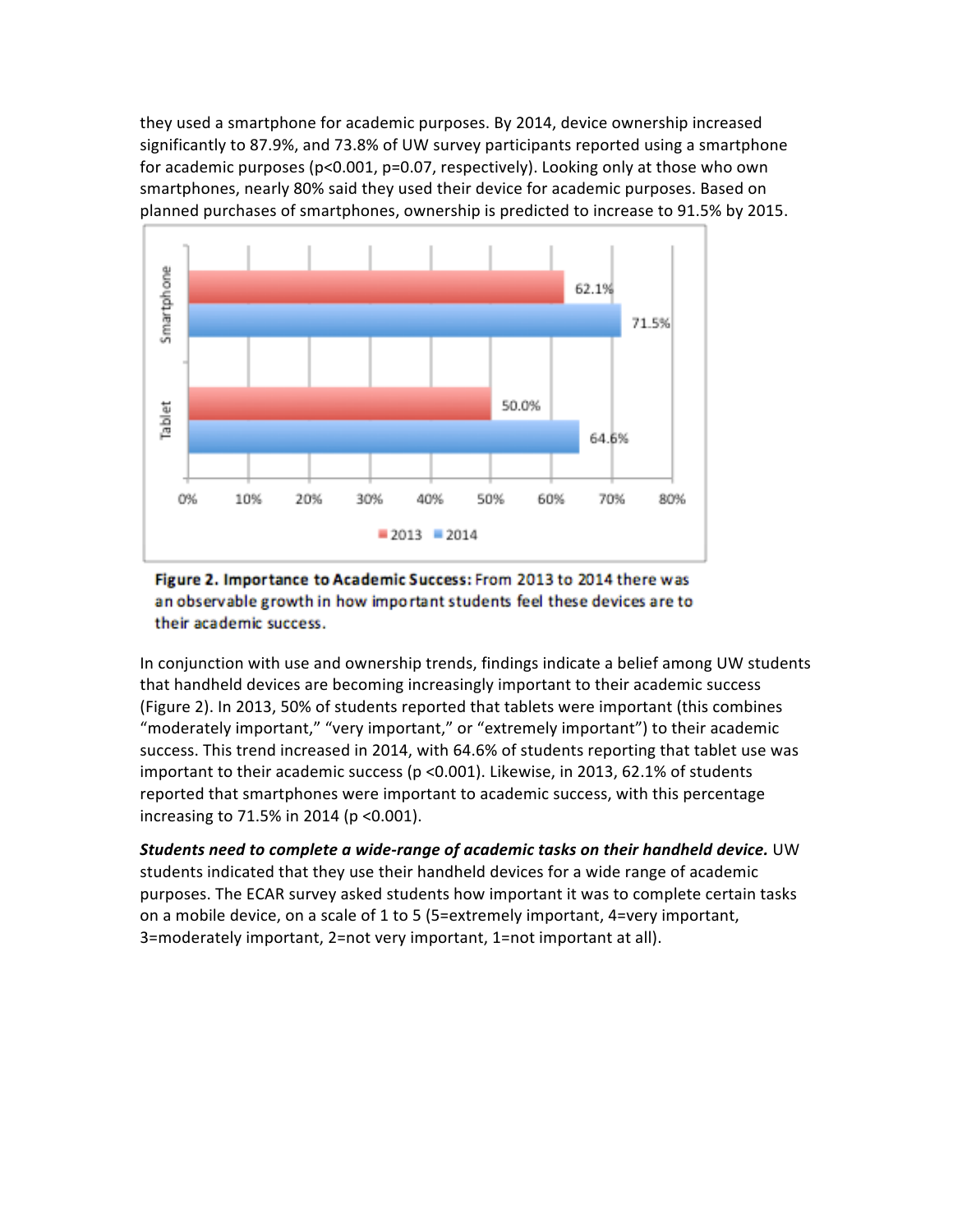As Table 1 indicates, the three most important tasks for UW students were communicating with other students about course-related matters (mean=3.93), looking up information in class (3.56), and checking grades (3.47). There were notable differences between UW students and their peers with regards to the perceived importance of completing tasks on a mobile device. UW students rated checking grades and registering for courses significantly higher on the importance scale, but rated participation in class activities and using the Learning Management System (LMS) significantly lower on the scale compared with their peers. 

Table 1. Importance of using mobile devices for different functions: This table compares the aggregate importance ratings between UW students and students in peer universities for a variety of functions that mobile devices may fill. Participants responded on a 5-point importance scale: 5=extremely important, 4=very important, 3=moderately important, 2=not important, 1=not important at all. Results are ranked from highest average UW response to the lowest. Colored boxes indicate those tasks that were rated higher by UW students compared with their peers.

| <b>Mobile device tasks</b>                                                                                           | <b>UW</b><br>(Mean) | <b>Peer Institutions</b><br>(Mean) | p-value    |
|----------------------------------------------------------------------------------------------------------------------|---------------------|------------------------------------|------------|
| <b>Communicate with other students about</b><br>class-related matters outside of class                               | 3.93                | 3.90                               | 0.839      |
| Look up information while in class                                                                                   | 3.56                | 3.54                               | 0.329      |
| <b>Check Grades</b>                                                                                                  | 3.47                | 3.73                               | $< 0.001*$ |
| Accessing information about events, etc.                                                                             | 3.36                | 3.37                               | 0.756      |
| <b>Registering for Courses</b>                                                                                       | 3.18                | 2.97                               | $0.003*$   |
| Use the CMS/LMS                                                                                                      | 3.10                | 3.57                               | $< 0.001*$ |
| <b>Capture static images of in-class activities</b>                                                                  | 3.08                | 3.06                               | 0.650      |
| <b>Read e-texts</b>                                                                                                  | 3.04                | 3.07                               | 0.839      |
| <b>Access to Library Resources</b>                                                                                   | 2.77                | 2.82                               | 0.132      |
| <b>Use as Digital Passport</b>                                                                                       | 2.60                | 2.73                               | 0.056      |
| <b>Participate in Class Activities</b>                                                                               | 2.58                | 2.85                               | $< 0.001*$ |
| <b>Record lecture or in-class activities</b>                                                                         | 2.47                | 2.53                               | 0.297      |
| * Statistically significant differences between UW students and their peers, as calculated<br>using Chi Square Test. |                     |                                    |            |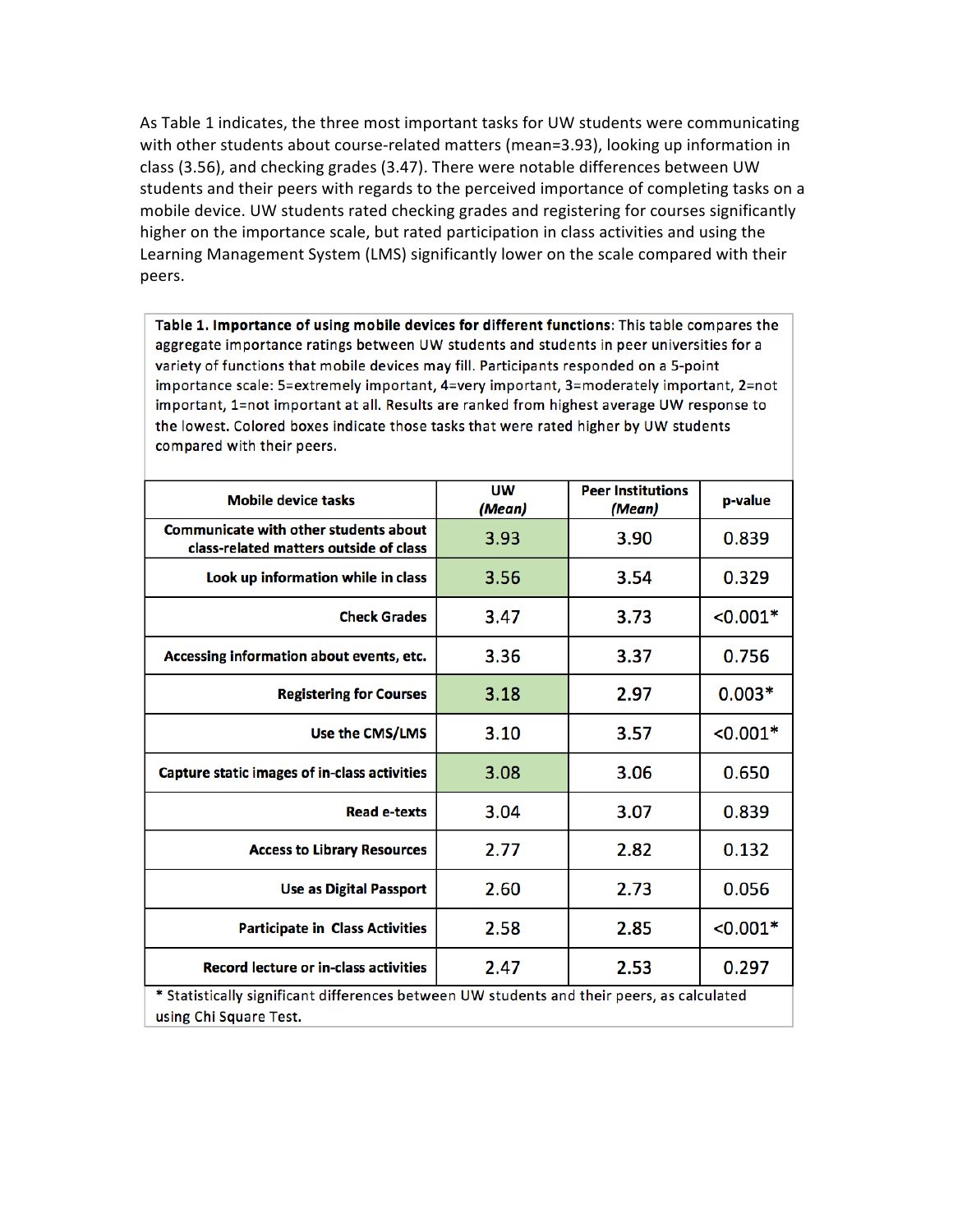*Faculty see mobile devices as both a distraction and a valuable learning tool.* **When it** comes to policies regarding the use of handheld mobile devices in the classroom, there appears to be a breakdown in communication between what faculty say their in-class policies are, versus what students report. Students report that policies surrounding the use of handheld devices are much more restrictive than those policies faculty indicate implementing. For example, 70% of students at the UW indicated that in-class use of smartphones is either banned or discouraged by their professors, while only 46.8% of faculty said this is actually the case.

Instructors see both the costs and benefits of incorporating mobile devices in the classroom. A majority of UW faculty (70%) felt mobile devices in the classroom are distracting. About half indicated that mobile devices have the potential to enhance learning, though only 31.6% responded that they actually created assignments that take advantage of mobile technologies. A lack of knowledge in this area may be the barrier. Almost half of respondents indicated an interest in receiving training on how to best utilize mobile devices in their teaching, and about a third of respondents indicated they would be more effective educators if they were better skilled at doing so. As one faculty member summarized in a written comment, "mobile in-class devices can...enhance learning but they can also distract. It depends on how they are used, [and] I'd like to learn more...to improve my teaching."

# **Discussion**

## **What mobile devices offer: Opportunity for innovation**

The increase in mobile device use for educational purposes generates ample opportunity for innovations designed to help students achieve their learning goals and help them navigate the logistics of being a student. One ECAR finding serves as an example of how mobile apps can make a difference to students. UW students indicated that using mobile devices for registration is very important, and rated this use higher than their peers did. This is arguably the result of Notify.UW, an app created by UW-IT that helps students register for popular classes. Notify. UW enables students to "watch" these courses, sending a text message when a space opens up.

UW-IT has created additional mobile tools intended to address the emerging needs of UW students, including SpaceScout and MyUW mobile. The SpaceScout app allows students to use their smartphone or tablet to locate campus study spaces that meet specific criteria, helping students find exactly what they need when studying alone or working in a group. Recent upgrades to MyUW mobile have also improved the student experience on the go. MyUW now provides students with timely, personalized information, and future enhancements are forthcoming. By offering additional tools and making improvements to existing tools that take advantage of mobile devices in this manner, the UW will continue to respond to students' evolving needs and use of technology.

## **What students want: Friendly user interfaces and more features**

Advances in mobile access to services such as the learning management system (LMS) have the potential to make a significant impact on the student experience. The LMS is a particularly interesting example as it both assists students logistically (e.g., monitoring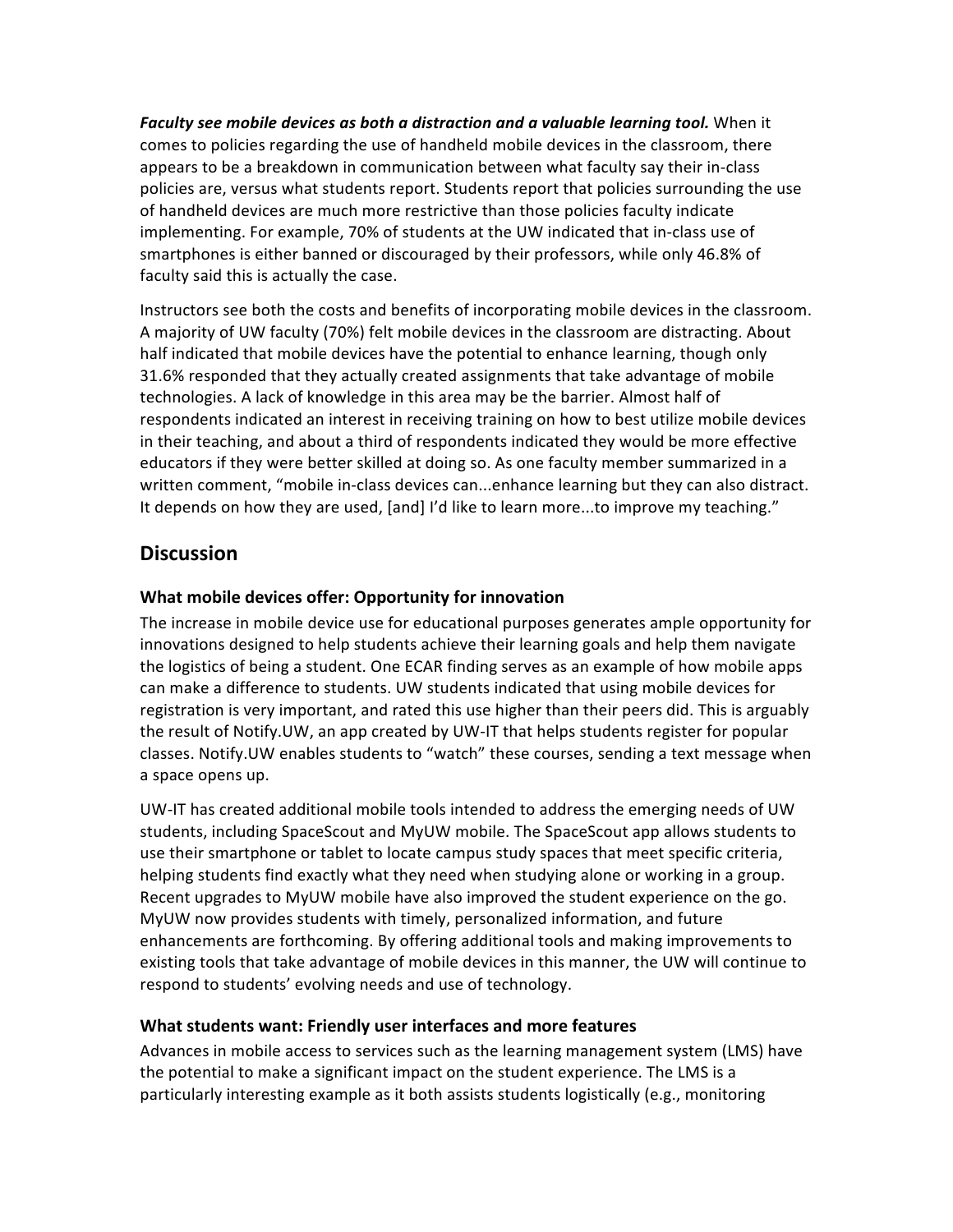important due dates), while also enhancing learning (e.g., providing additional opportunity to review course material). Several findings combine to suggest that mobile devices will play a major role in a student's LMS experience in the near future. First, both faculty and students recognize the impact an LMS has on learning. Over half of UW instructors said they would be more effective educators if they were better at integrating the LMS into their teaching, and students felt they would be more effective learners if they were better skilled at using the LMS. Second, instructors expressed interest in increasing LMS presence in the courses they teach, and an overwhelming number of UW instructors (94.5%) already use an LMS in their courses to some extent. Despite the increasing impact of LMSs at UW, UW students, on average, rated the ability to access an LMS from a mobile device as "moderately important," lower than students at peer universities. This interest would likely be greater with advancements in the capability and usability of current LMS mobile interfaces. Write-in data reveals that UW students are seeking mobile device friendly interfaces and a wider range of mobile features to meet their educational needs. For example, one student said that the UW needs to "offer more of the features available on the desktop site on the mobile site," in reference to his/her LMS, and one requested that the UW "make all current features [on the Canvas LMS] compatible with smartphones." Another student indicated that the UW could use technology to better facilitate student academic success by providing mobile device accommodations for learning management platforms. The availability of a service on a mobile device is an important first step, but ultimately these services should offer the features students need on user-friendly interfaces. 

#### Factors crucial to success: Instructor buy-in, student access and infrastructure

Findings from the ECAR survey illuminate three factors crucial to the success of mobile devices in the classroom: instructor buy-in, student access, and infrastructure. ECAR data indicates that UW faculty see the potential in mobile devices as a means of making learning accessible and promoting engagement, but still have concerns about the distraction these devices cause. By preparing faculty to effectively utilize students' mobile devices to enhance student learning, we can reduce concerns about mobile devices being a distraction in the classroom, and the benefits will exceed perceived costs. Second, for mobile device use in the classroom to be a success, all students need access. For example, if a professor moves from using clickers as a classroom response system to a mobile app, some students will be unable to participate. As one student pointed out, faculty should be wary when they expect all students to have access to mobile technology. Finally, Wi-Fi access should be fast and reliable. Compared to their peers, UW ECAR participants were considerably more satisfied with Wi-Fi access, implying that students and instructors have the means necessary to confidently incorporate handheld mobile devices into the learning setting.

## **Recommendations**

#### **Develop mobile device friendly web tools**

Mobile devices can have a wide impact on students' academic success by helping them manage their lives as students more efficiently and by enhancing their learning. Continued investment in improving the usability of mobile device friendly resources, building on pre